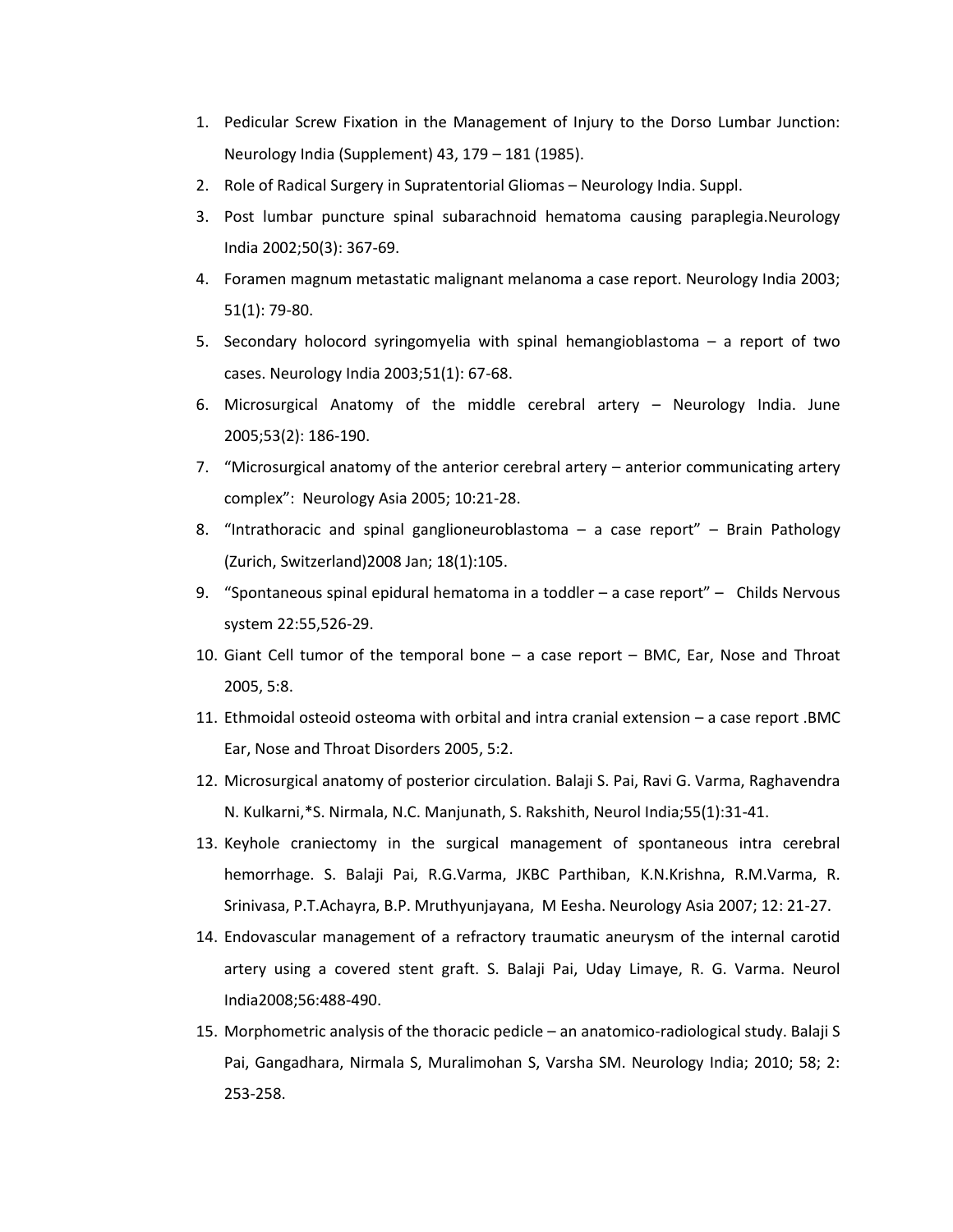- 16. Intraoperative angiography in aneurysm surgery an initial experience. Balaji S Pai, muralimohan S, Neurology India, 2010, 58; 4: 571-575.
- 17. Transclavicular transmanubrial approach to the cervicothoracic junction. J Spine Neurosurg 2014, 3: 7.
- 18. Pai SB. Recurrent Lumbar Disk Herniation. J Spinal Surg 2014; 1(3): 121-122.
- 19. Pai SB, Raghuram G, Srihari BG. Posterior cervical microdiscectomy. J Spinal Surg 2015;2(2):33-36.
- 20. Pai SB. Microscopic Lumbar diskectomy versus endoscopic diskectomy. J Spinal Surg2016;3(1):5-7.
- 21. Pai SB, Raghuram G, Keshav GC, Elvis R. Far-lateral transcondylar approach to anterior foramen magnum lesions - our experience. Asian J Neurosurg 2017;
- 22. Pai S B, Nagarjun M N. A neurosurgical perspective to approaches to the orbit: A cadaveric study. Neurol India 2017;65:1094-101.
- 23. Pai S B, Hegde A S, Nagarjun M N. Is temporary proximal artery clipping in AVM surgery safe? Turkish Journal of Neurosurgery. (Accepted)
- 24. A concise neurosurgical diseases index  $-$  poster presentation at  $42^{nd}$  annual conference of the NSI, Madras, Dec. 1993.
- 25. Transthoracic approach to dorsal vertebral body lesions  $-$  platform presentation at 43 $^{\text{rd}}$ annual conference of the NSI, Bangalore, Dec. 1994.
- 26. Pathophysiology of head injuries an overview. Neurology India (Supplement) Vol. 43 No. 3, 37 – 42 (1995).
- 27. Intra angiogram aneurysm rupture a case report, Neurology India, Vol.44, 3, 167-169.
- 28. Magerl tecnique in lower cervical spinal fusion. Neurology India (Supplement), 43, 119-24.
- 29. Lateral parascapular extrapleural microsurgical approach to upper thoracic spine Krishna K N et al – platform presentation at  $45<sup>th</sup>$  annual conference of the NSI, Calcutta, 1996.
- 30. Surgical management of CV junction tuberculosis, Krishna KN et al platform presentation at  $47<sup>th</sup>$  annual conference of the NSI, Trivandrum, 1998.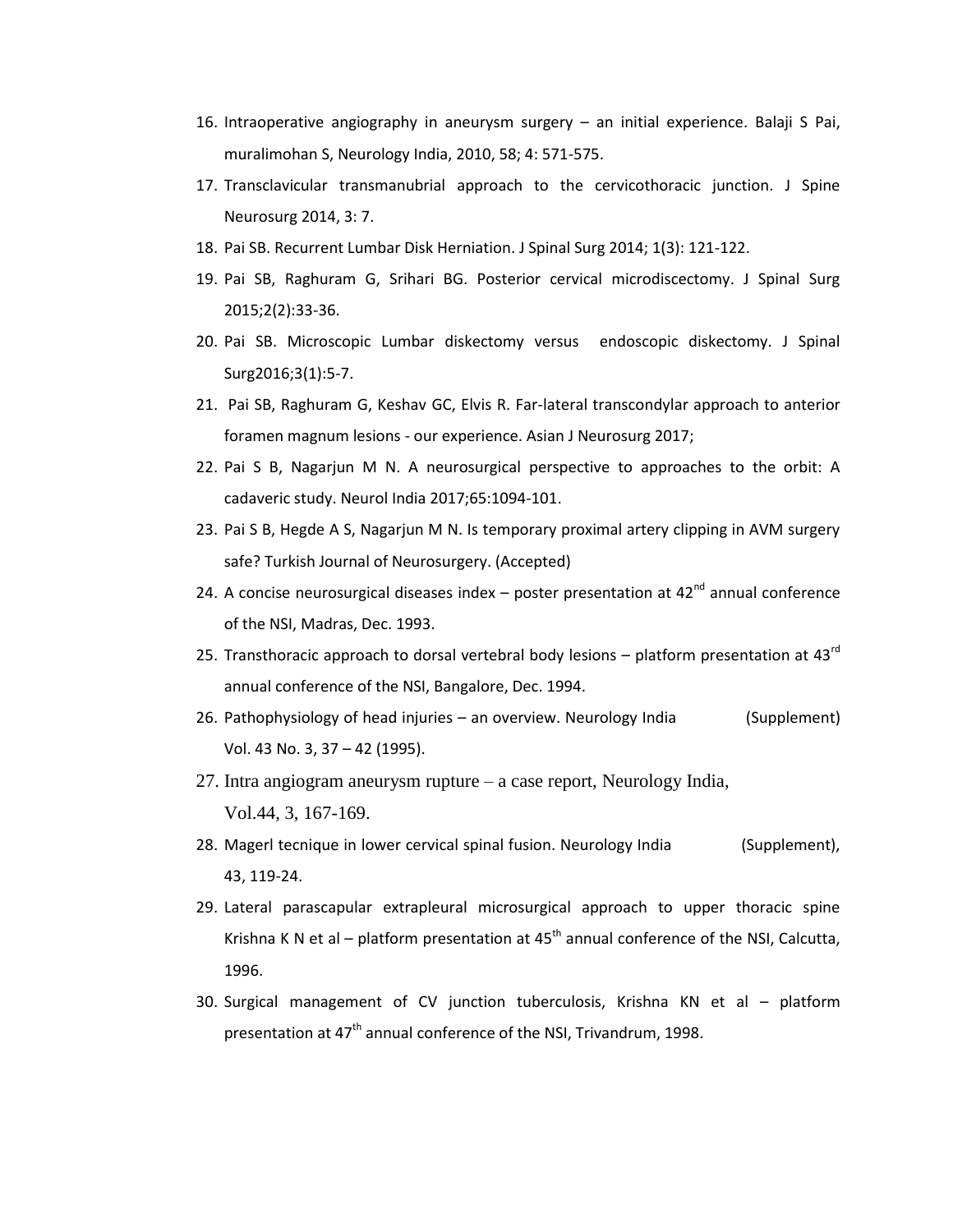- 31. Diencephalic syndrome presenting as precocious puberty. Muralimohan S, Dharmalingam M, Prasanna Kumar KM, Varma RG, Balaji Pai S, Krishna KN, Dhandekar C.J. Pediatr Endocrinol Metab.2003 Mar;16(3)443-6.
- 32. Level of Bifurcation of Aorta and Iliocaval Confluence and its Clinical Relevance. Ashwini C Appaji, Roopa Kulkarni, S. Balaji Pai. IOSR Journal of Dental and Medical Services, July 2014; Vol 13; (7): 56-60.
- 33. Giant aneurysm of the Anterior Communicating artery a case report. Biradarpatil BM, Pai Balaji S, Naik V. Journal of Cerebrovascular Sciences 2015; 1;1: 74-77.
- 34. Naik V, Patil BB, Abhilash V, Bhaganagare A, Pai SB, Patil MD. A rare case of an aberrant innominate vein causing post tracheostomy haemorrhage. Neurol India 2015; 63: 448- 449.
- 35. Naveen MA, Pai SB, Rodrigues E. Spinal Arteriovenous Malformation in the cervical region - a case report. Accepted in Journal of Cerebrovascular Sciences 2015; 1;2.
- 36. Naveen MA, Naik V, Keshav GC, Kumar SAS, Pai SB. Aneurysmal bone cyst of C2, C3 Cervical spine: A rare case report and review of literature. J Spinal Surg 2015;2(2):52-54.
- 37. Naveen MA, Balaji Pai S, Bhaganagare AS, Rodrigues E, Naik V. Surgical approach to posterior third ventricular lesions - an initial experience. Egyptian Journal of Neurosurgery, 2015, 20 (2): 105-112.
- 38. Naveen MA, Pai Balaji S, Rodrigues Elvis. Cervical Intramedullary Arteriovenous Malformation - A Case Report. Journal of Cerebro Vascular Sciences, 2016, 3: 57-60.
- 39. Pai.S.B, Banu Asima Logical model for anatomical localisation in Neurological diagnosis. GJRA 2019: 8(2): 11 – 12, ISSN No 2277 – 8160.
- 40. Stabilisation in Dorsolumbar fractures with Steffee with Steffee VSP System Parthiban JKBC et al - free paper at II National Neurotrauma Conference, Madurai, August – 1993
- 41. Pruthi N, Karanth S, Nagarjun MN, Pandey P. Suprasellar tuberculoma associated with unilateral moyamoya phenomenon: case report. Neurol India. 2014 Jul-Aug;62(4):453-5. doi: 10.4103/0028-3886.141264.
- 42. Maiti TK, Nagarjun MN, Arimappamagan A, Mahadevan A, Pandey P. Hemangiopericytoma of pineal region: case report and review. Neurol India. 2014 Jul-Aug;62(4):460-2.doi: 10.4103/0028-3886.141277.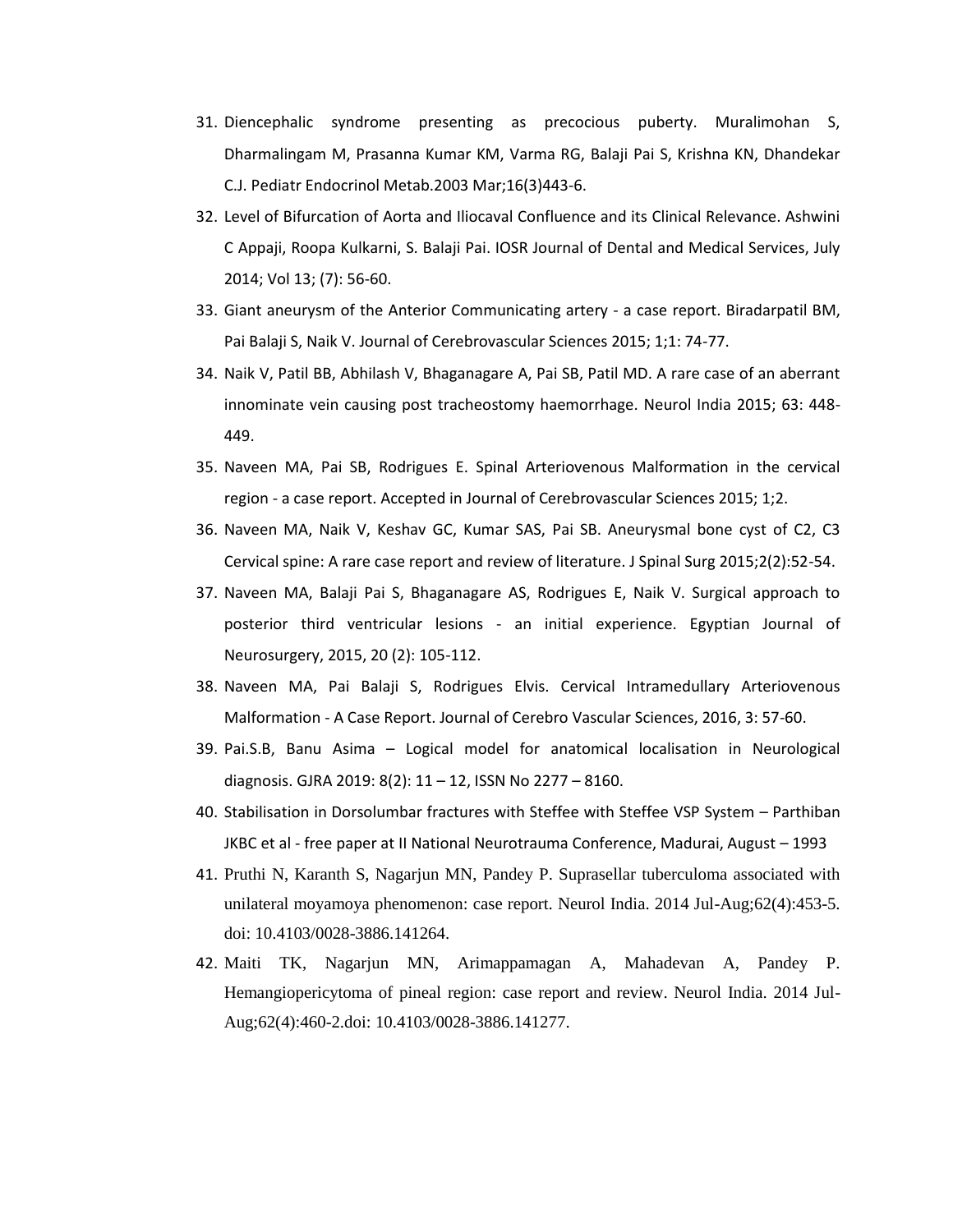- 43. Nagarjun MN, Savardekar AR, Kishore K, Rao S, Pruthi N, Rao MB. Apoplectic presentation of a cauda equina paraganglioma. Surgical neurology international 2016;7:37. doi: 10.4103/2152-7806.180093.
- 44. Gangadharaswamy SB, Maulyavantham Nagaraj N, Pai BS. Surgical management of scalp arteriovenous malformations using a novel surgical technique-Case series. Int J Surg Case Rep. 2017;37:250-3.
- 45. Bhaganagare AS, Nagesh SA, Shrihari BG, Naik V, Nagarjun MN, Pai BS. Management of cervical monoradiculopathy due to prolapsed intervertebral disc, an institutional experience. Journal of craniovertebral junction & spine. 2017;8(2):132-5.
- 46. Pai SB, Nagarjun MN. A neurosurgical perspective to approaches to the orbit: A cadaveric study. Neurology India. 2017;65(5):1094-101.
- 47. Pai SB, Maulyavantham Nagaraj N, Hegde AS. Is temporary proximal artery clipping in AVM surgery safe? Turkish Neurosurgery. 2019;29(2):164-70. 10.5137/1019- 5149.JTN.22071-17.2
- 48. Pai SB, Bysani RP, Maulyavantham Nagaraj N. A middle path in the surgical management of Glomus Jugulare - Lessons learnt from a short series. Asian Journal of Neurosurgery. 2019;14(1):96-101. doi: 10.4103/ajns.AJNS\_232\_17.
- 49. Nagaraj N, Bysani P, Dutta S, Nagesh S, Nandeesh B, Pai B. Rare case of atypical intraparenchymal epidermoid cyst. Journal of Current Research in Scientific Medicine. 2018;4(1):68-70
- 50. Naik V, Nagarjun M N,Rathod P, Pratham B, Srihari, Amresh B, Nagesh S, Balaji Pai. Management of Spinal Tuberculosis. Our Institutional Experience of 78 Cases. International Journal of Neurology and Neurosurgery. 2018 Jul -Sept;10(3):229-34
- 51. Management of intracranial arterial dissection. Rajpal G, Naik V. Neurol India. 2018 Jan-Feb; 66(1):40-42.
- 52. Emerging application of Deep brain stimulation. Sharma M, Naik V, Deogaonkar . Journal of Neuroscience 2016:60(2):242-55
- 53. Intracranial Fungal Granulomas: A single institutional Clinicl pathological study of 66 patients and review of literature. Vikas Naik, F U Ahmed, Aditya Gupta et al. World Neurosurgery. 2015:83(6):1166-72
- 54. Postoperative Cerebral Venous infarction. Deepak Agrawal, Vikas Naik. Journal of Pediatric Neurosciences.2015:1(10);5-8.